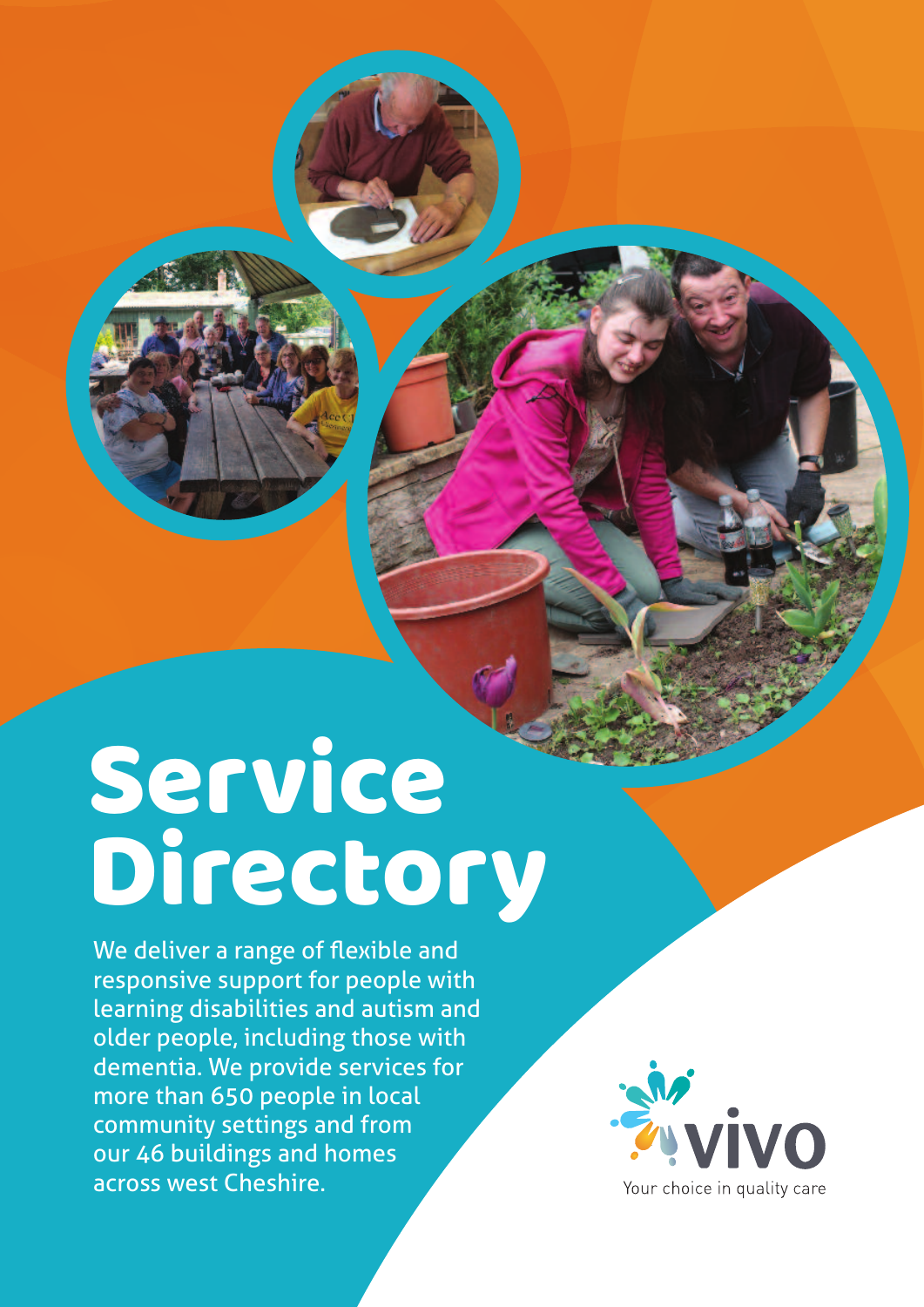### Services on offer

#### **Learning disability day services**

Our learning disability day services provide a range of day-time activities in a number of day centres and community settings, such as Canal Street Day Centre, Lightfoot Lodge and Water Tower Gardens (all in Chester), Meadowbank Lodge (Winsford), Neston Day Centre, and Coronation Centre and Healthy Living Centre (both in Ellesmere Port). Facilities available at the day centres include sensory rooms, art and craft rooms, IT and media suites, and music and entertainment areas. Our Green team launched recently, giving people with learning disabilities the opportunity to volunteer on environmental and gardening projects across west Cheshire.

Our Little Roodee Café in Chester not only sells a range of delicious food and drink to the public, but it also



provides vocational training and employment opportunities in food preparation, customer service, good hygiene practice and team working to adults aged 18 and over with a learning disability. Those using the service have the option to take part in both accredited and nonaccredited training and, if they wish, they will be supported into employment in the catering industry.

#### **Respite services**

Our Respite service provides evening, weekend and overnight respite for adults with learning disabilities, including those with profound intellectual and multiple disabilities (PIMD) and autism. The service is available on an emergency, short-stay or weekly basis and operates from Dorin Court and Dover Drive in Ellesmere Port.

#### **Older people services**

Our voluntary community day services provide day-time activities for older people and are run by a group of volunteers, meeting in Willaston, Waverton, Farndon and Saughall.

Our older people day services provide a range of day-time activities in a number of day centres, including Davenham Day Centre (Northwich), Abbots Wood (Chester) and Coronation Centre (Ellesmere Port). The service provides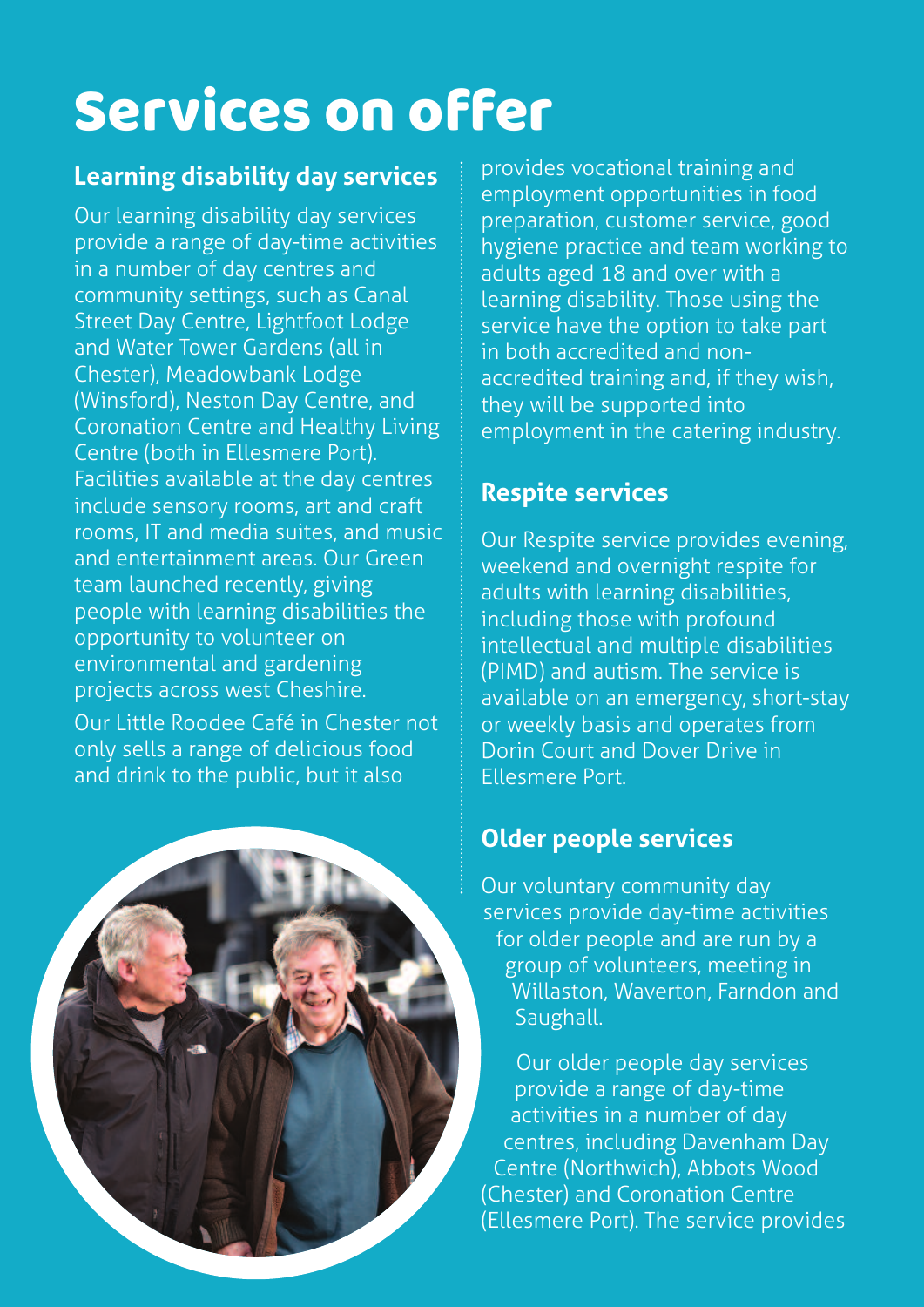the opportunity for people to socialise in a safe and supportive environment, offering a choice of therapeutic and engaging activities. Our Day Care service at Coronation Centre and Davenham Centre also offer dementia day care.

Our Dementia Care service at Curzon House (Chester) provides short-stay, respite and long-stay residential care and day care for people with dementia.

#### **Supported living accommodation**

Our Supported Living service provides personalised support to adults with learning disabilities and autism in their own home under supported tenancy agreements.

We have a number of properties in Ellesmere Port, Northwich and Winsford, offering a permanent home to people with care and support needs 24 hours a day, seven days a week.

#### **Shared Lives**

Our Shared Lives service provides sessional support, respite and permanent placements for older people, or people with learning disabilities or autism aged over 18. People who need support, or support and accommodation, to live full and more independent lives use the service. Shared Lives offers an alternative to day services, respite care and residential care. It is delivered by selfemployed carers and is available across west Cheshire.

#### **Volunteering opportunities**

We offer a number of volunteering opportunities both in our buildings and in the community across west Cheshire. Our volunteers help to support the people who use our services and they can get involved in many ways. This ranges from joining in with activities, befriending and socialising, enjoying trips out, or taking part in gardening and maintenance jobs. The options are varied.

### New services available soon

**We are putting in place a number of new services following feedback from the people who use our services, as well as their parents and carers, about what services are most important to them.**

Hydrotherapy pool

Extended day services with breakfast and tea-time sessions

Supported internships, apprenticeships and employment and volunteering opportunities for people with learning disabilities and autism

Holiday services